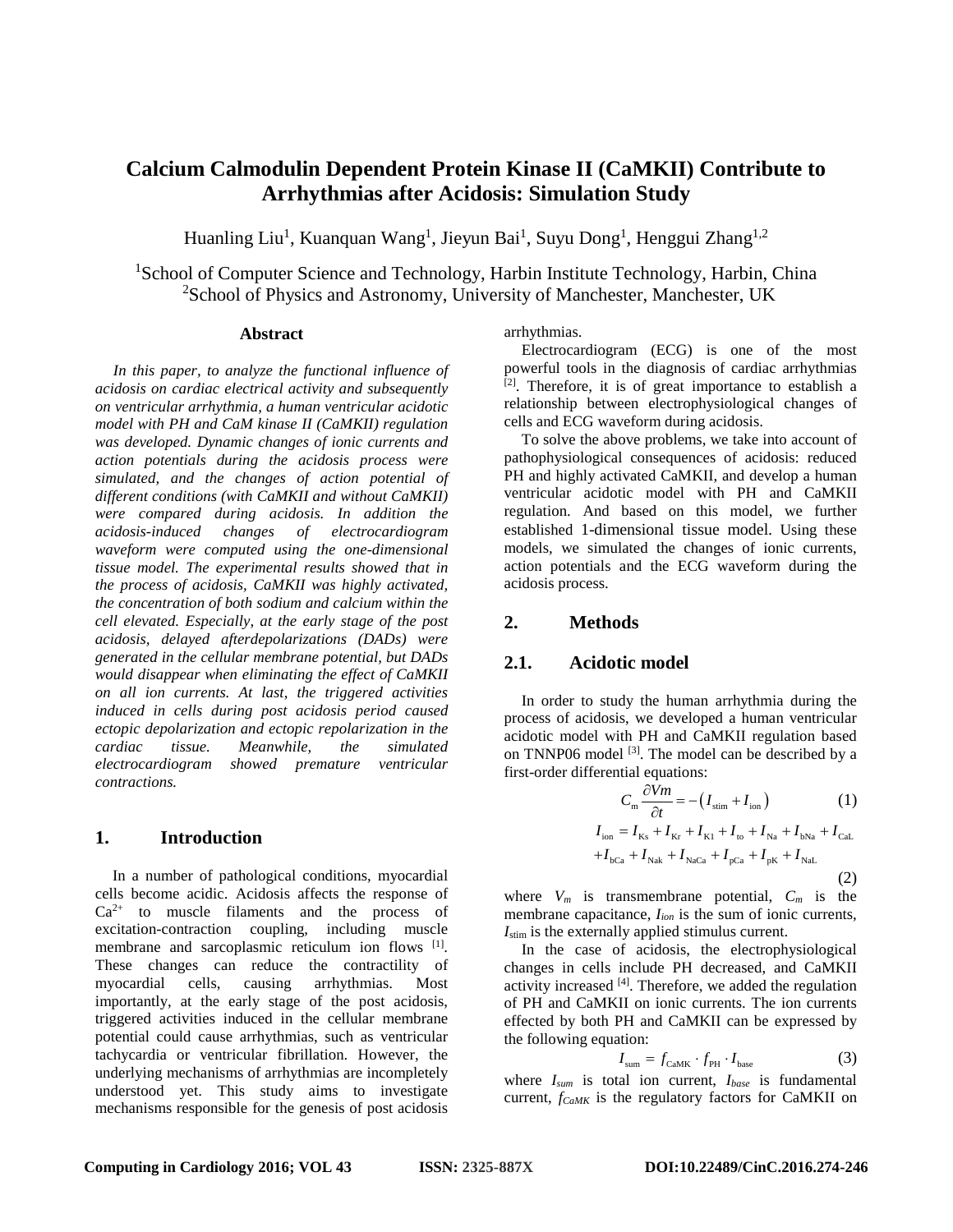ionic currents, and  $f_{PH}$  is the regulatory factors for PH on ionic currents.

For the regulation of CaMKII, we integrated the dynamic activation of CaMKII model <sup>[5]</sup>, *f*CaMK is calculated as follows:

$$
f_{\text{CaMK}} = \left( 1 + \frac{IF_{\text{CaMKII}}}{1 + \frac{K_{\text{mcaMKII}}}{CaMKII_{\text{act}}}} \right)
$$
(4)

where *CaMKIIact* represents the proportion of activation of intracellular CaMKII, *KmCaMKII* is the Michaelis constant, and the value is  $0.0015$  mM. *IF<sub>CaMKII</sub>* represents the largest increased proportion of *Ibase* in the case of CaMKII activation. CaMKII effected L-type  $Ca^{2+}$  channel ( $I_{\text{Cal}}$ ), RyR2 receptor ( $I_{\text{rel}}$ ), SERCA2a ( $I_{\text{up}}$ ), late Na<sup>+</sup> current (*I*<sub>NaL</sub>), and transient Outward Current  $(I<sub>to</sub>)$  <sup>[5]</sup>. The values of *IF<sub>CaMKII</sub>* are shown in table 1<sup>[5]</sup>, for the currents not affected by CaMKII,  $f_{CaMK} = 1$ .

**Table 1 Model parameters of CaMKII regulation**

| <b>Targets</b> | $IF_{\rm CaMKII}$ |
|----------------|-------------------|
| $I_{\rm CaL}$  | 0.25              |
| $I_{\rm rel}$  | 0.05              |
| $I_{\rm up}$   | 0.45              |
| $I_{\rm to}$   | 0.08              |
| $I_{\rm NaL}$  | 0.20              |

**Table 2 Model parameters of PH regulation**(**PH=6.7**)

| Target<br>S                    | f <sub>o</sub> | $\boldsymbol{n}$ | PК    | $f_{\rm PH}$ |
|--------------------------------|----------------|------------------|-------|--------------|
| $I_{\rm CaL}$                  | 1.110          | 1.530            | 6.520 | 0.720        |
| $I_{rel}$                      | 1.110          | 1.870            | 6.640 | 0.627        |
| $I_{\text{up}}$                | 3.710          | 1.140            | 7.530 | 0.377        |
| $I_{\text{NCX}}$               | 2.650          | 0.990            | 7.370 | 0.472        |
| $I_{\rm NaK}$                  | 1.430          | $-0.860$         | 6.720 | 0.700        |
| $I_{K1}$                       | 1.430          | $-1.410$         | 6.890 | 0.500        |
| $I_{\scriptscriptstyle\rm to}$ | 1.430          | $-0.860$         | 6.720 | 0.700        |

For the regulation of PH, the fPH can be described by the equation (5) [6].

$$
f_{\rm PH} = \frac{f_0}{1 + 10^{n(-PH + PK)}}\tag{5}
$$

where  $f_0$  represents the largest increased proportion of

*I*base with PH regulation, *n* is Hill constant, and *PK* is dissociation constant. Under normal circumstances (PH=7.15),  $f_{PH}$ =1; in the case of acidosis (PH=6.7), the values of  $f_0$ ,  $n$ ,  $PK$  are shown in table  $2^{[7]}$ . In addition, currents effected by PH include: *I*CaL, *I*to, *I*rel, *I*up, inward rectifier potassium current  $(I_{K1})$ , and sodium calcium exchange current  $(I_{NCX})$ , sodium potassium exchange pump current  $(I<sub>NaK</sub>)$ <sup>[7]</sup>.

### **2.2. Multicellular model**

Electrical excitation conducted through the ventricular tissue by the electric coupling between the cells, which could be described as the following nonlinear reaction- diffusion equation:

$$
\frac{\partial V_{\text{m}}}{\partial t} = -\frac{I_{\text{ion}} + I_{\text{stim}}}{C_{\text{m}}} + \nabla \cdot (D \nabla V_{\text{m}})
$$
(6)

where  $\nabla$  is Gradient operator, D is the diffusion tensor, and the other parameters are the same with equation (1).

In addition, the ECG (pseudo-ECG) formulation is described as follows:

$$
\phi_e(x', y', z') = \frac{s^2 \sigma_i}{4\sigma_e} \int (-\nabla V m) \cdot \left[ \nabla \frac{1}{r} \right] dr \tag{7}
$$

where  $r = \sqrt{(x-x')^2 + (y-y')^2 + (z-z')^2}$ ,  $\nabla V_m$  is the is spatial gradient of  $V_m$ , and  $\frac{s^2}{4}$ 4 *i e*  $s^2\sigma$  $\frac{\sigma_i}{\sigma}$  is a constant, reflecting the conductivity of tissue. In this paper, the virtual electrode is placed on the right of the 1D model, 2cm from the epicardial cells.

### **2.3. Experimental method**

To simulate the process of cells and tissues from normal to acidosis then to post acidosis, firstly, we set PH to 7.15 (normal) and applied current stimulation to cells or tissues for 1 minute. Secondly, after action potential was stable, we changed the PH to 6.7 (acidosis) and continuously applying current stimulation for 6 minutes. Thirdly, we return PH to 7.15 for 6 minutes. Throughout the process, we used a fixed stimulation cycle (850 ms, about 70 times per minute, closely to human heart rate), and recorded the changes of electrophysiological activity of cells and tissue.

Finally, we Compared the APs,  $[Ca^{2+}]_{SR}$  and ECG between with CaMKII regulation and without CaMKII regulation at the early stage of the post acidosis.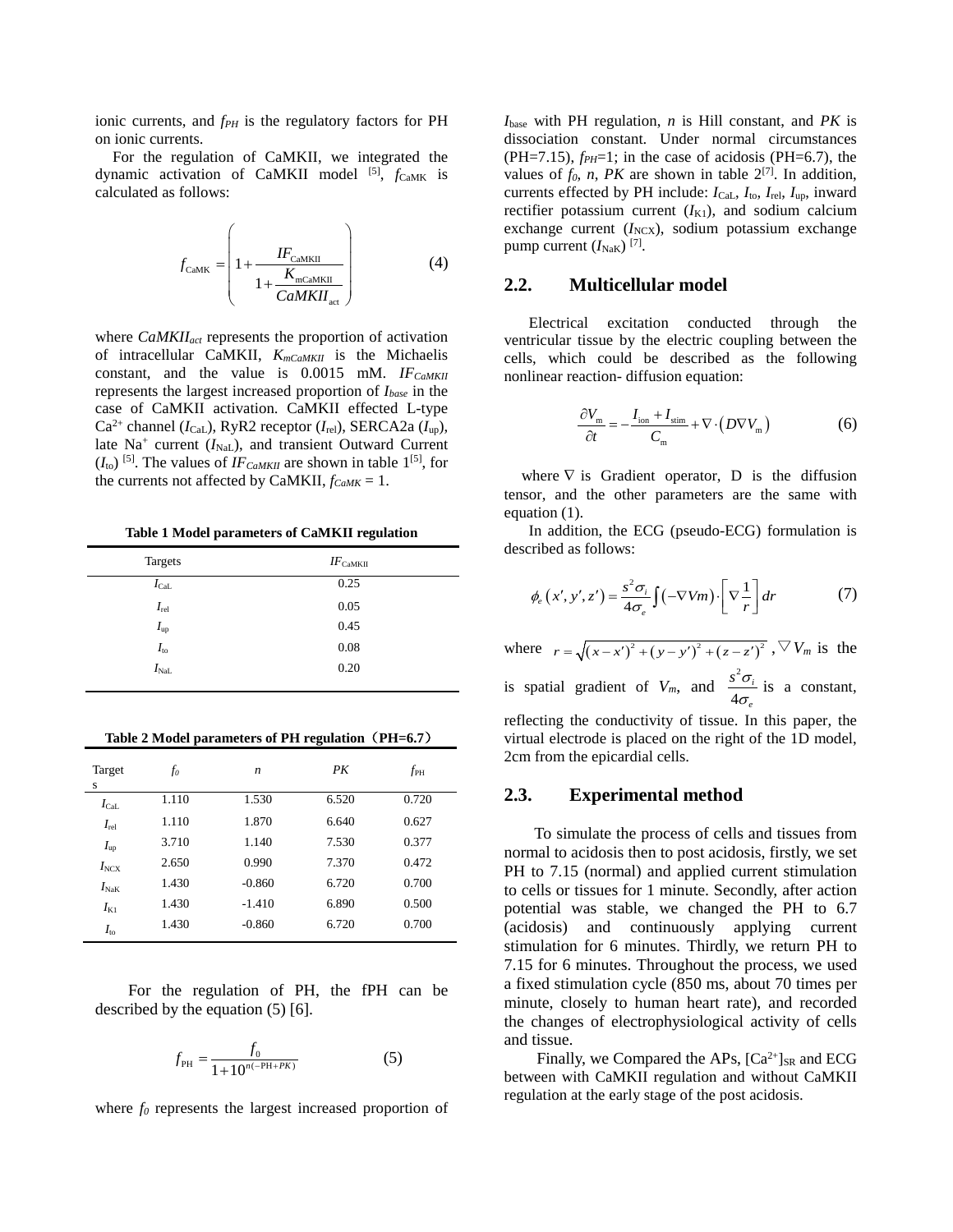# **3. Results**

# **3.1. Cellular simulation**

The changes in action potential and ion concentration of EPI are shown in Figure 1, where, (a-d) represent the dynamic changes sequences of  $[Ca^{2+}]_i$ , fraction of activated CaMKII (CaMKII<sub>act</sub>), [Ca<sup>2+</sup>]<sub>SR</sub> and [Na+]i from normal, acidosis to post acidosis respectively, (e) represents action potentials under normal (solid), acidosis (dash) and post acidosis (dash dot).

Figure 1 shows that during the acidotic period, with elevated intracellular calcium and sodium concentration, CaMKII was highly activated. Due to the effects of CaMKII on L-type  $Ca^{2+}$  channel ( $I_{CaL}$ ) and sarcoplasmic reticulum (SR) Ca2+-ATPase (SERCA2a), sarcoplasmic reticulum  $Ca^{2+}$  concentration ( $[Ca^{2+}]_{SR}$ ) continuously accumulated and reached a high level (~4.9 mM) at the end of acidosis. When PH returned to normal (PH=7.15) after acidosis, DADs was observed.



**Figure 1. Changes in intracellular ion concentration and action potentials during acidosis**

To study the effect of CaMKII on DADs induced in the cellular membrane potential at the early stage of the post acidosis, we further made a comparative experiment. During the experiment, we recorded APs of EPI and  $[Ca^{2+}]_{SR}$  at the early stage of the post acidosis (first three cycles) by keeping the regulation of CaMKII and removing the effects of CaMKII on all

ion currents. Results are shown in Figure 2.

Compared the situation with CaMKII regulation, there are no DADs induced in the cellular membrane potential when removed the effect of CaMKII on ion currents (Fig 2(a)). Similarly, consistent with the action potential, the sarcoplasmic reticulum also became to release  $Ca^{2+}$  regularly, and the  $[Ca^{2+}]_{SR}$  decreased significantly.

It is well known that DADs are associated with increased sarcoplasmic reticulum (SR)  $Ca^{2+}$  load  $[4,7]$ . However, CaMKII can regulate  $Ca^{2+}$  channels and  $Ca^{2+}$ receptors  $[4,7]$ . So, It can be deduced that CaMKII contribute to the  $[Ca^{2+}]_{SR}$  overload, leading to the triggered activities of cells. Therefore, CaMKII plays an important role in the generation of DADs.



### **3.2. Excitation waves and ECG**

To further investigate the contact between cellular triggered activities and cardiac arrhythmias during the process of acidosis. We established a one-dimensional model to simulate the propagation of electrical waves, and calculate the Pseudo-ECG